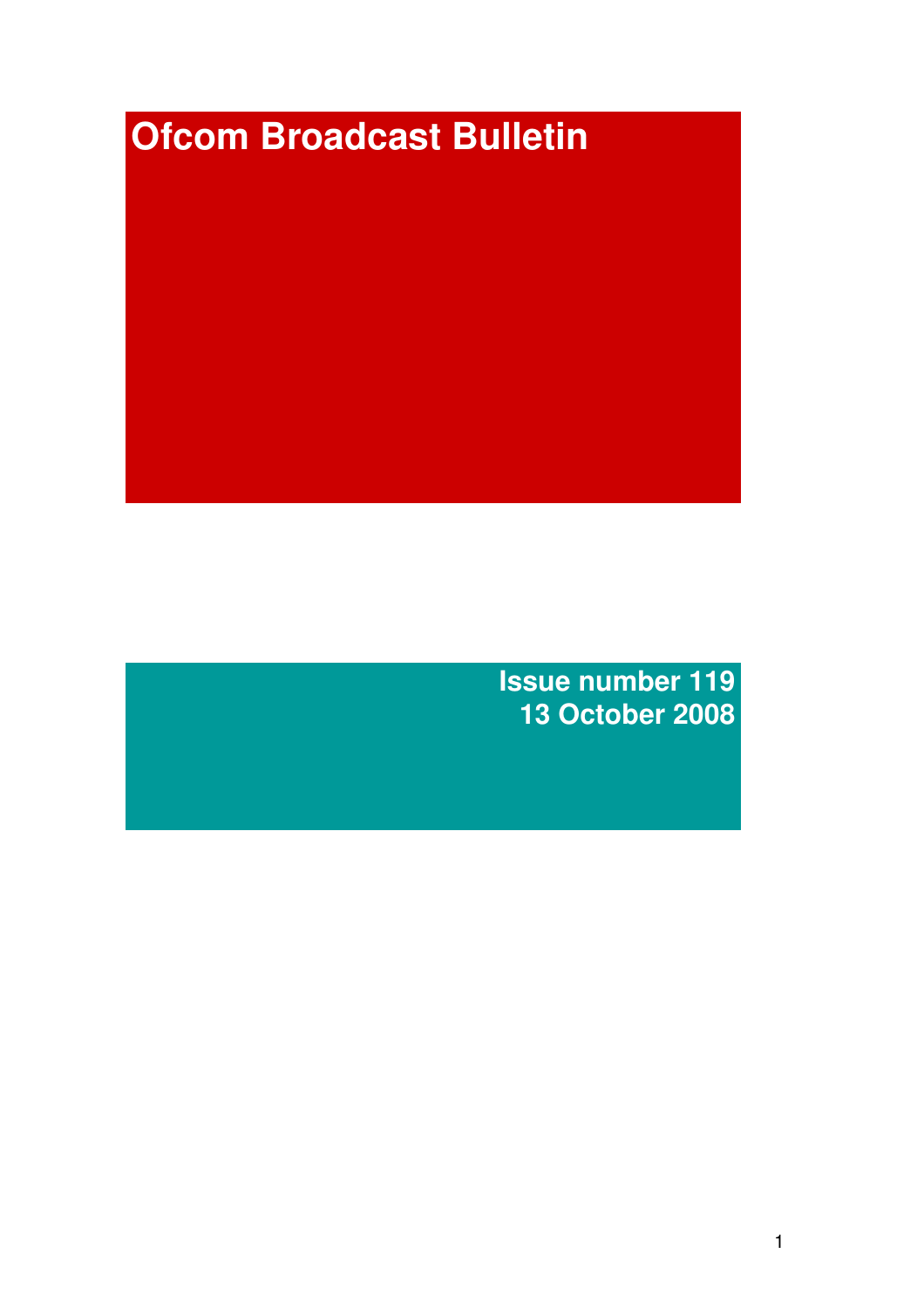# **Contents**

| <b>Standards cases</b>                                                                                                                                                                |    |
|---------------------------------------------------------------------------------------------------------------------------------------------------------------------------------------|----|
| In Breach                                                                                                                                                                             |    |
| <b>Guns N' Roses</b><br>Biography Channel, 11 August 2008, 12:20                                                                                                                      | 4  |
| <b>SportxxxBabes</b><br>SportxxxBabes, 19 and 20 November 2007, 22:00                                                                                                                 | 5  |
| <b>Various programmes</b><br>Channel U and Fizz, various dates<br>between 10 January 2008 and 7 May 2008                                                                              | 7  |
| <b>Teleshopping</b><br>Beverly Hills TV, July 2008, various dates                                                                                                                     | 10 |
| Promotional material broadcast during programmes<br>Channel S ATN, 27 February 2008 to 2 March 2008, various times;<br>Channel S NTV, 27 February 2008 to 3 March 2008, various times | 11 |
| Promotional material broadcast during programmes<br>Channel S ATN, 20 September 2007, 21:00-22:00 and<br>28 February 2008, 13:00-16:00                                                | 12 |
| <b>Fairness and Privacy cases</b>                                                                                                                                                     |    |

Introduction 3

There are no Fairness and Privacy adjudications in this issue of the bulletin

**Other programmes not in breach/resolved** 14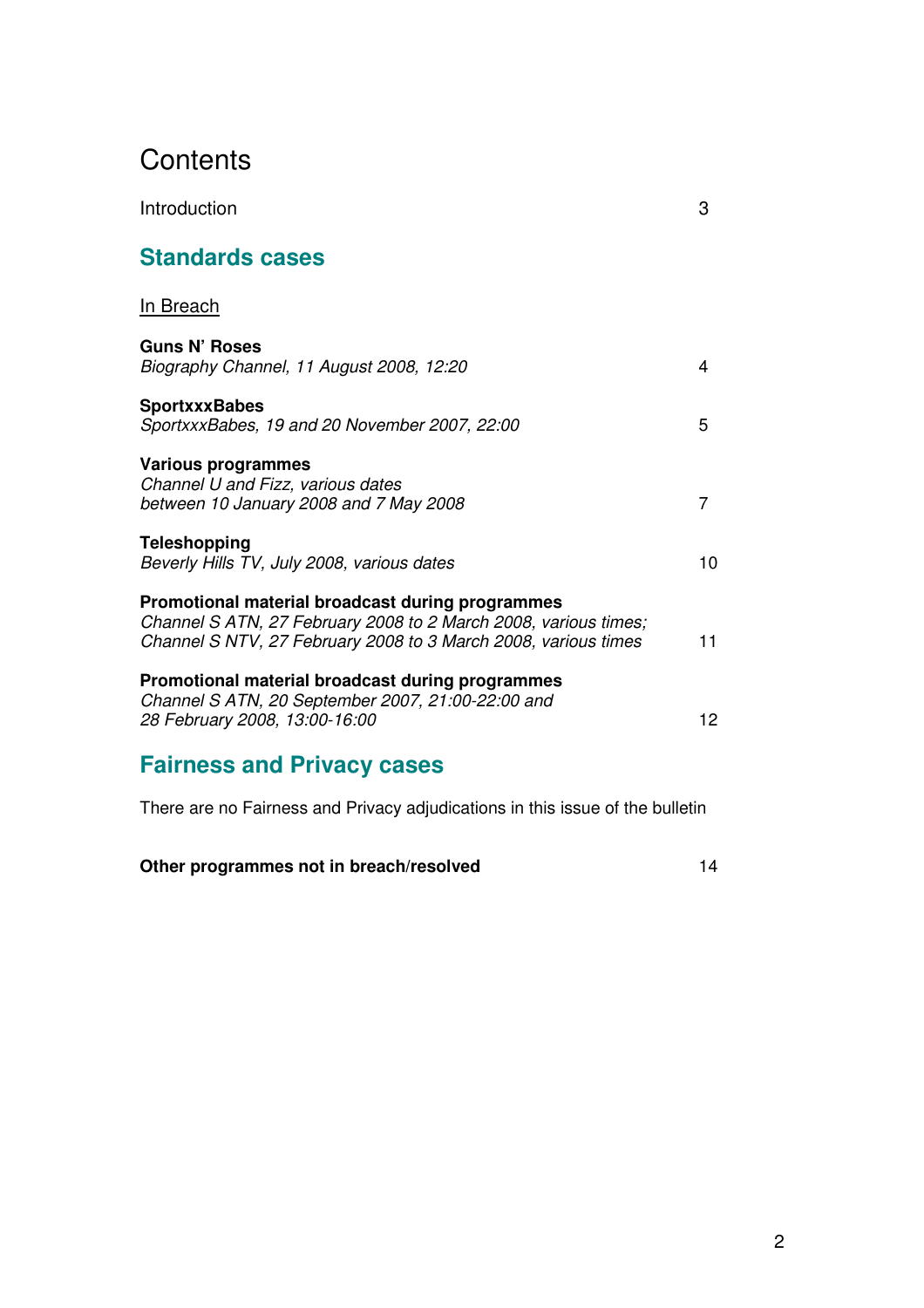# **Introduction**

Ofcom's Broadcasting Code ("the Code") took effect on 25 July 2005 (with the exception of Rule 10.17 which came into effect on 1 July 2005). This Code is used to assess the compliance of all programmes broadcast on or after 25 July 2005. The Broadcasting Code can be found at http://www.ofcom.org.uk/tv/ifi/codes/bcode/

The Code on the Scheduling of Television Advertising ("COSTA") came into effect on 1 September 2008 and contains rules on how much advertising and teleshopping may be scheduled in programmes, how many breaks are allowed and when they may be taken. COSTA can be found at http://www.ofcom.org.uk/tv/ifi/codes/code\_adv/tacode.pdf.

From time to time adjudications relating to advertising content may appear in the Bulletin in relation to areas of advertising regulation which remain with Ofcom

(including the application of statutory sanctions by Ofcom).

It is Ofcom policy to state the full language used on air by broadcasters who are the subject of a complaint where it is relevant to the case. Some of the language used in Ofcom Broadcast Bulletins may therefore cause offence.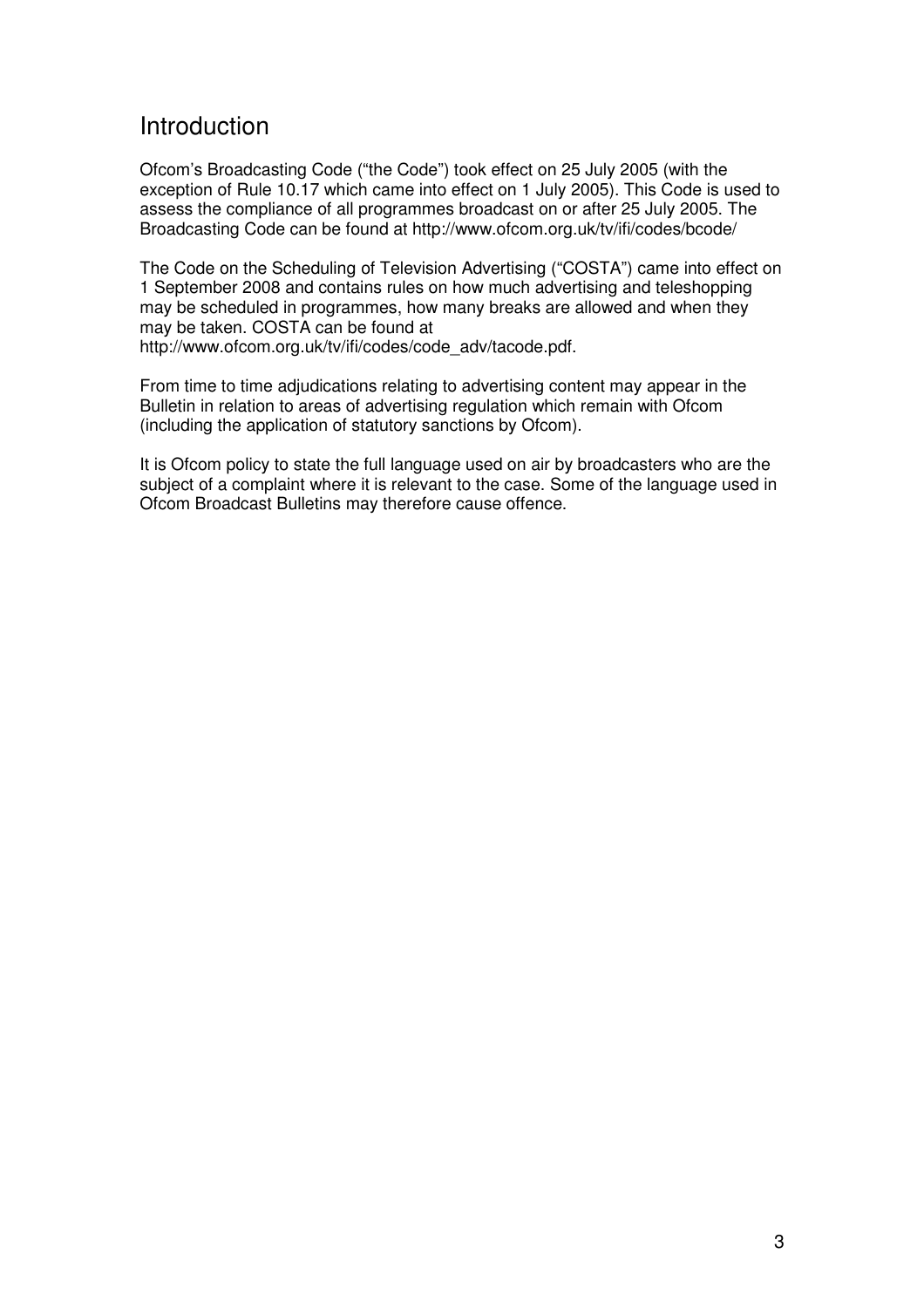# **Standards cases**

# **In Breach**

# **Guns N' Roses**

*Biography Channel, 11 August 2008, 12:20*

### **Introduction**

A viewer complained about bad language during an interview with *Guns N' Roses* where the singer, Axl Rose, said *"I guess being a fucking psycho bastard nut case helps my career"*. The viewer believed it was not appropriate to broadcast this language at this time.

Ofcom asked The Biography Channel for its comments in light of Rule 1.14 of the Code (the most offensive language must not be broadcast before the watershed).

### **Response**

The Biography Channel apologised. It explained that when preparing the programme, the offending, uncensored language remained on one audio channel and was included on the sound track of the final broadcast through human error.

The Biography Channel advised that it has updated its compliance procedures with additional training and logging systems, including a review of all content within daytime programmes across its channels, to prevent any similar recurrence.

### **Decision**

The Code requires that broadcasters avoid broadcasting the most offensive language before the watershed. The word "fuck" and its derivatives are clear examples of such language.

While noting the broadcaster's admission of human error, Ofcom judged that the language was clear in this programme and that the broadcaster should have been more alert to the possibility of bad language when interviewing a member of a rock group.

This is the second occasion where material has been inappropriately scheduled (see Bulletin issue number 80). Ofcom has therefore recorded a breach of Rule 1.14 for transmitting the most offensive language before the 21:00 watershed.

### **Breach of Rule 1.14**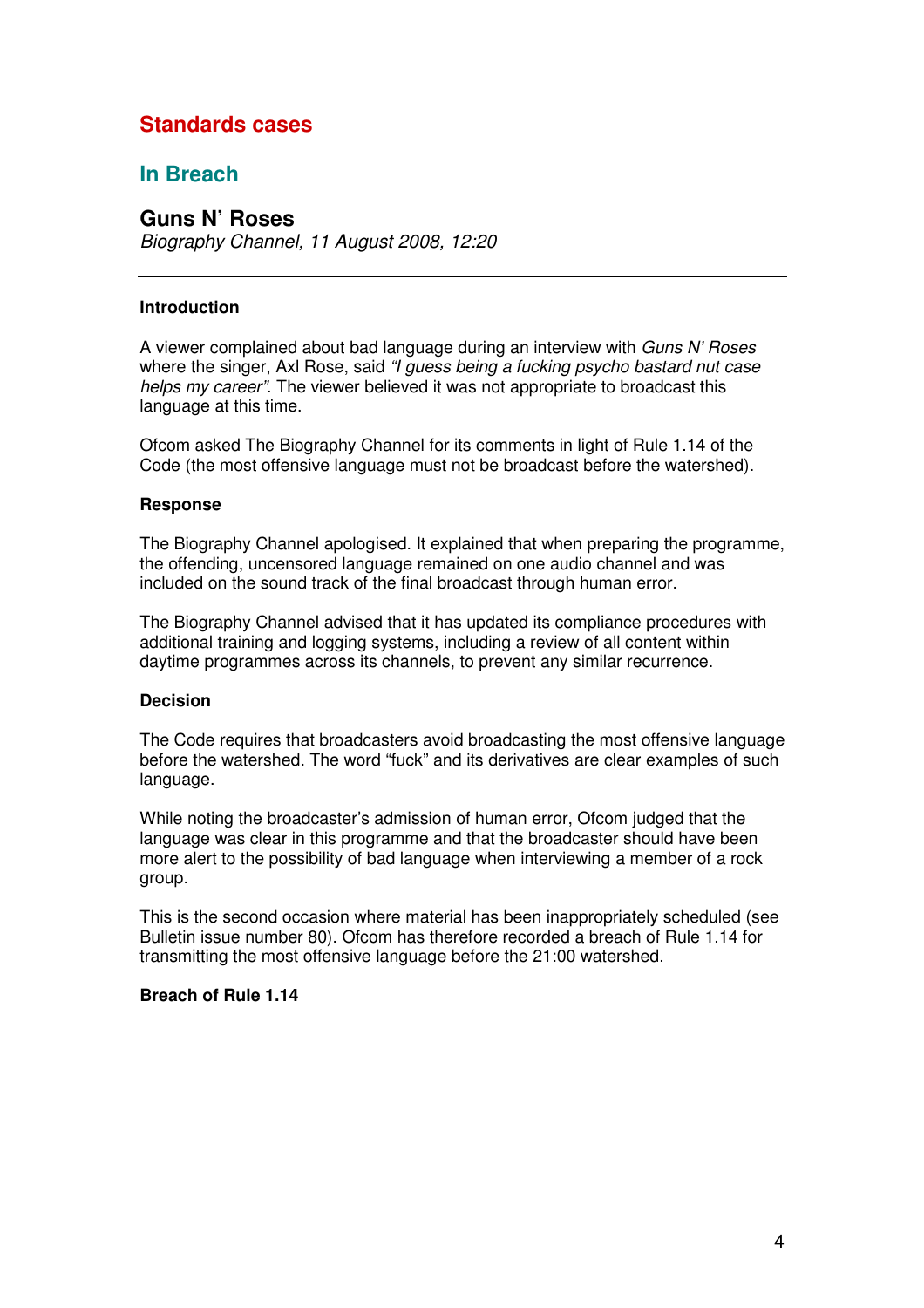# **Introduction**

SportxxxBabes is listed in the adult section of the Sky electronic programme guide ("EPG"). It broadcasts programmes based on interactive 'adult' chat services: viewers are invited to contact on-screen presenters ('babes') via premium rate telephony services ("PRS"). The female presenters dress provocatively and encourage viewers to contact them.

While monitoring output in the 'adult' section of the EPG, on the above dates from 22:00, Ofcom noted that the programming focussed extensively on the depictions of masturbation – the output showed the female presenter on each date engaged in this activity for the majority of the programme.

We sought comments from the holder of the licence, Satellite Entertainment Ltd ("SEL"), on the broadcast under the following Code Rules:

- Frace 1.24 ('adult-sex' material is restricted to overnight encrypted services);
- Rule 2.1 (the broadcaster must apply generally accepted standards); and
- Rule 2.3 (offensive material must be justified by context).

### **Response**

SEL acknowledged that the content was contrary to specific Ofcom guidance, published in Ofcom's Broadcast Bulletin issue number 95 in October 2007<sup>1</sup>. It apologised for the broadcast.

SEL investigated why the breach of the Code occurred and advised that the content was broadcast under the supervision of a new producer. SEL accepted that it had not made Ofcom's guidance on the meaning of 'adult-sex' material sufficiently clear to the producer and confirmed that it had taken steps to rectify the problem and to ensure that it did not happen again.

# **Decision**

We are extremely concerned by the broadcaster's failure to ensure the material it broadcast on the channel on 19 and 20 November 2007 complied with the Code. The seriousness of the breach was aggravated by the fact that it occurred just after Ofcom had published a number of Findings about similar content on 22 October 2007 in Broadcast Bulletin issue number 95. In one of these Findings, against LivexxxBabes (a channel also operated by SEL), Ofcom made clear that "depictions of masturbation, simulated or otherwise, are not appropriate for unencrypted broadcast unless there is strong editorial justification."

In addition, the breach occurred at a time when the Licensee was under consideration of a statutory sanction for other breaches that had occurred on SportxxxBabes in February and March 2007<sup>2</sup>. Ofcom considered referring the

<sup>1</sup> This Bulletin is available at: http://www.ofcom.org.uk/tv/obb/prog\_cb/obb95/

<sup>&</sup>lt;sup>2</sup> Ofcom's Content Sanctions Committee's adjudication dated 26 August 2008 on these earlier breaches, which imposed a financial penalty of £20,000 on SportxxxBabes, can be found at: http://www.ofcom.org.uk/tv/obb/ocsc\_adjud/sportxxxbabes.pdf.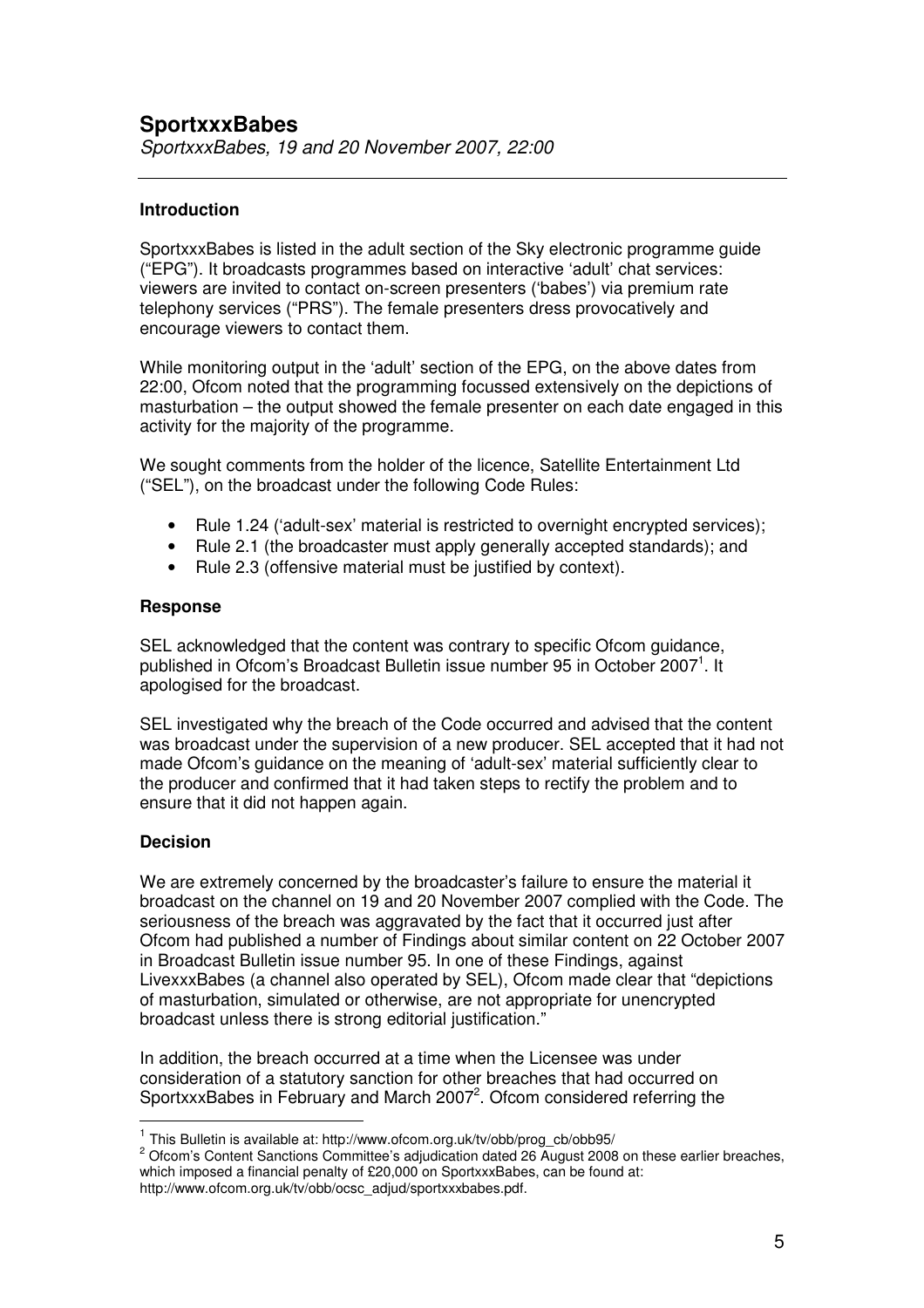November 2007 breaches to the Content Sanctions Committee ("the Committee"). However, in view of all the circumstances of this case - including the broadcaster's quick and frank admission of the breaches, the steps taken to rectify the problem and the subsequent improvements to the channel's content in terms of compliance with the Code - Ofcom finally decided not to do so.

However, should breaches of a similar nature occur on the channel in future, Ofcom will not hesitate to consider referring the matter to the Committee for consideration of a sanction, which could include the imposition of a financial penalty or revocation of the broadcaster's licence.

# **Breach of Rules 1.24, 2.1 and 2.3**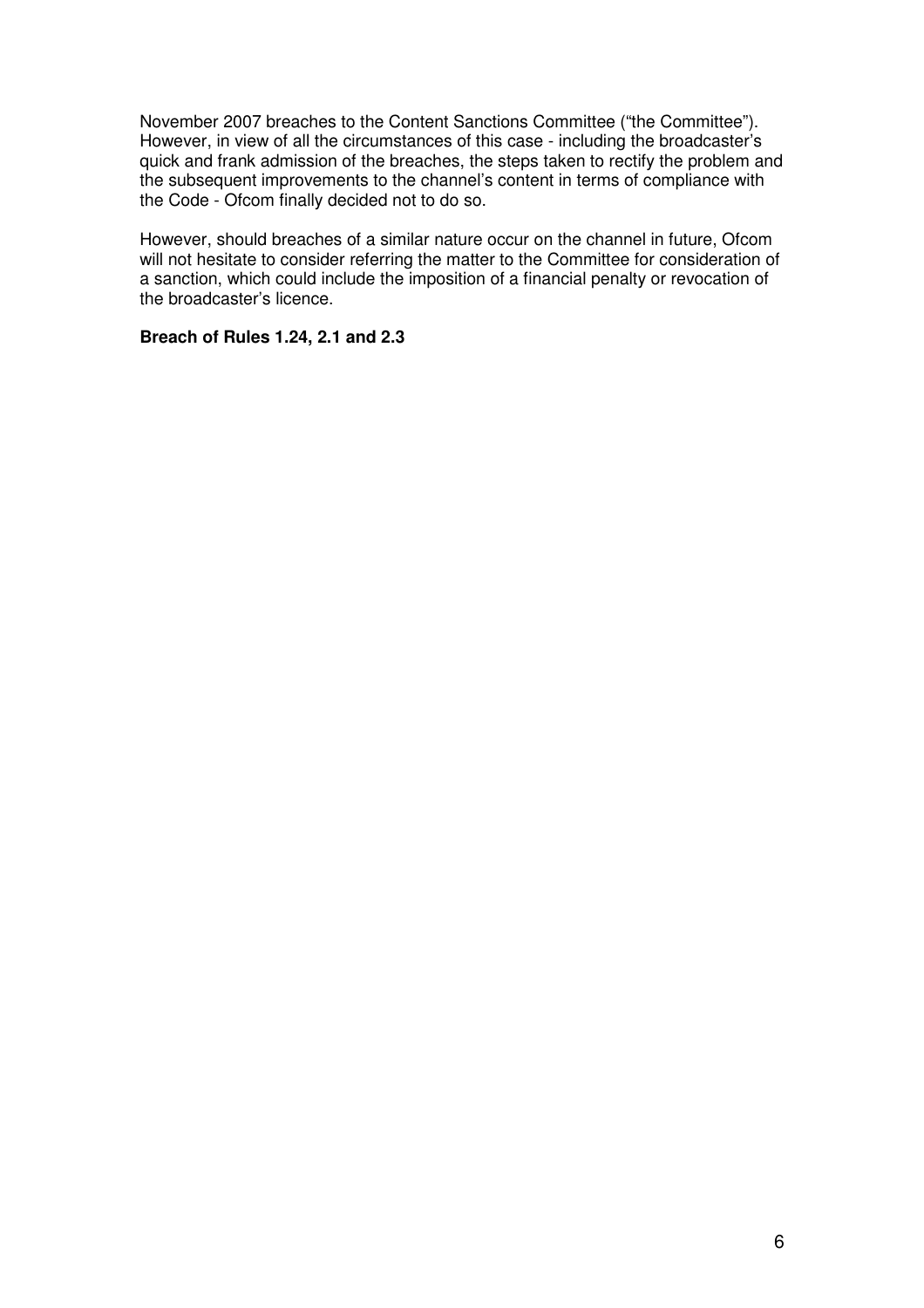# **Introduction**

Channel U, an urban music channel, and Fizz, a pop music channel, are owned by Video Interactive Group plc. The content on both channels is based on audience interaction: viewers are invited to vote for the videos they want broadcast; submit photos and text messages ("TXT/TV"); and take part in competitions. All interaction is via premium rate services ("PRS"). The cost to viewers of submitting text messages to the channels is £1.00 per message (plus standard network charges) and for photos, £1.50 (plus standard network charges).

Text messages submitted by viewers are moderated by channel employees before broadcast. Viewers' text messages appear on screen prefixed by three numbers. The channel moderators also 'post' their own messages on screen, as a means of interacting with the audience. These messages appear prefixed by *"CHU"* on Channel U and *"FIZ"* on Fizz.

Ofcom monitored the output of both channels between 11:00 and 15:00 on 12 March 2008 and noted a number of potential issues with regard to Rule 2.2 of the Code (portrayals of factual matters must not materially mislead the audience). In particular, Ofcom noted:

(i) "TXT/ TV" text messages, apparently from different viewers (as indicated by different pre-fixed numbers), were repeated frequently on both channels. Examples were:

- "*wheres all the buff lads at?*"
- "*wheres all thebe buff girls at???*"
- "*will any1 chat with an attractive blnde f 22 xx*"
- "*any1 wanna chat with a sxc nurse xxx*"
- "*im cheatin on my wife wit an 18 yr old get in there!*"
- "*where all the emo kids at 2day*"
- "*where r the essex gals? send me a pic xx*"
- "*eny essex gals here? tb x!*"

Ofcom noted that these messages solicited interaction from other viewers at a premium rate cost. Due to the frequency and similar/identical nature of these messages, we questioned their authenticity.

(ii) Fizz broadcast a "fun quiz" (with no prize) in which a moderator asked *"Which football star is married to Alex Curran?"* Over a period of approximately 16 minutes, during which further invitations to enter the "fun quiz" were made to viewers, multiple wrong answers, including David Beckham and Ashley Cole, were broadcast before the moderator confirmed the correct answer. Numerous correct answers were then broadcast.

As Fizz is a pop music channel aimed at young people who were likely to have known the answer to the question, Ofcom sought the broadcaster's comments on why it had taken so long to reveal the correct answer.

We asked the broadcaster to comment on both issues under Rule 2.2 of the Code.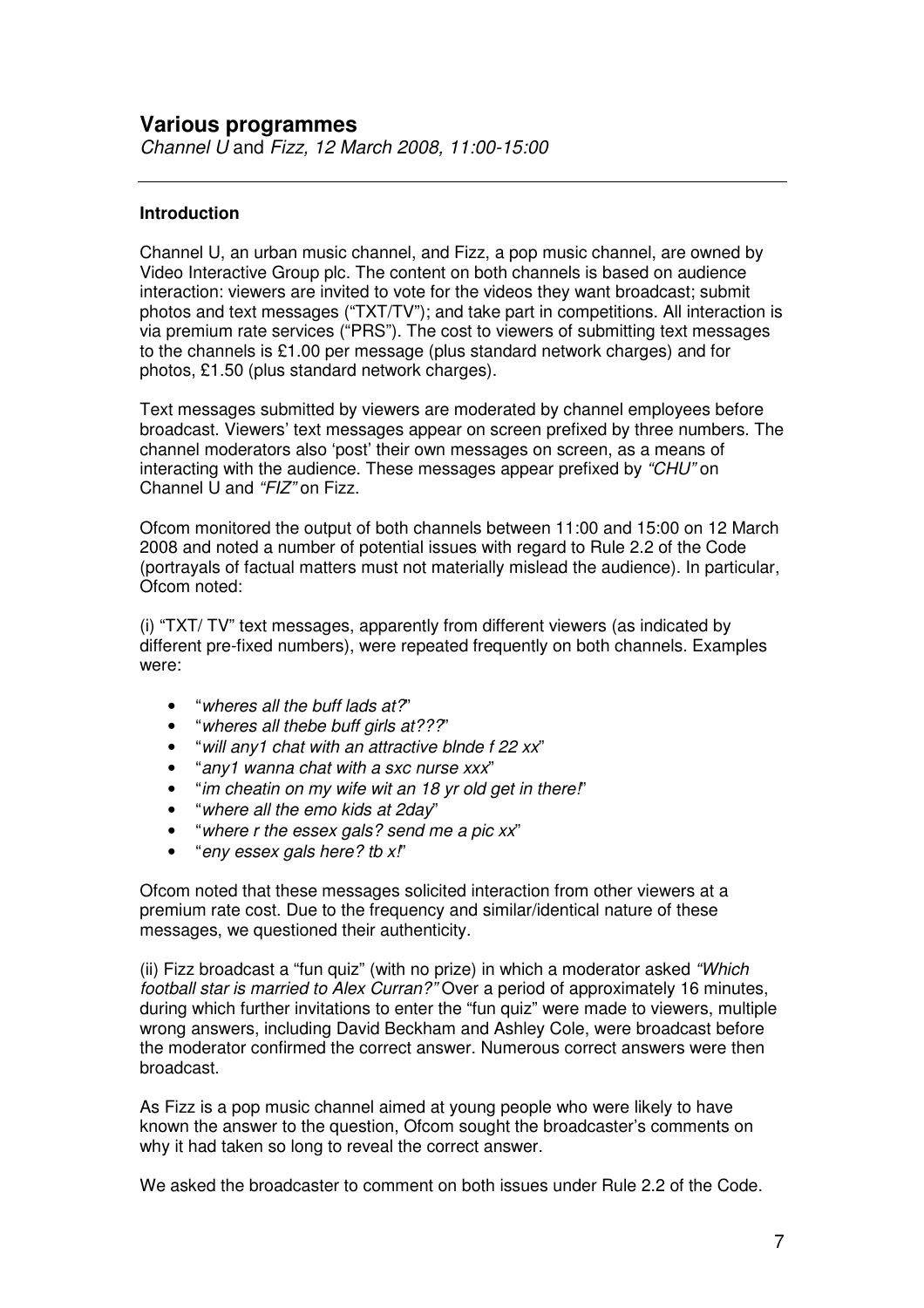# **Response**

Video Interactive Group plc advised that, when investigating Ofcom's concerns, it discovered that its Interactive Sales Manager had given the text moderators unauthorised instructions to make the text services, mainly on Channel U, "look busy". This instruction was made without any company consultation. As a result, some of the text moderators, working on both Channel U and Fizz, had acted "beyond their remit" and "canvassed" viewers' text messages through displaying misleading information.

The broadcaster said the Sales Manager had been asked to leave the company at the end of April 2008 and that it had suspended two text moderators. The broadcaster advised that it had subsequently issued instructions to all text moderators to cease any practices resulting in on-screen texting of the type summarised at (i) above and that it had suspended the "fun quiz" element pending a review.

The broadcaster said it could not comment specifically on the quiz referred to but acknowledged that, in some quizzes, a correct answer may have been held back for a brief period.

The broadcaster pointed out that its viewers are part of a regular community and are aware of the costs involved in contacting the channel. It noted that Ofcom had received no complaints from viewers and stated that, since the withdrawal of the quizzes, many viewers had sent in messages asking for them to return.

The broadcaster apologised for any Code breaches that might have occurred and assured Ofcom that, in future, it would make clear which messages were generated by channel staff.

# **Decision**

As stated in Ofcom's published guidance on Rule 2.2, where a viewer or listener has paid a premium to interact with a programme, there is a clear potential for financial harm.

When inviting viewers to interact with programmes via PRS it is therefore essential that broadcasters ensure that viewers are not misled about the nature of the interaction. Incorrect or ambiguous information about who is soliciting a response from viewers and/or for what purpose may mislead viewers into using PRS and therefore incurring financial loss.

In this case, the broadcaster solicited text and picture messages from viewers of Channel U and Fizz by passing off text moderators' messages as genuine messages from viewers seeking to interact with other members of the audience. Ofcom has found no evidence to demonstrate that viewers incurred financial loss as a direct result of being materially misled in this way. Notwithstanding this, Ofcom considers that, given the nature and frequency of the practices described above, viewers were likely to have responded believing they were interacting with other viewers and, as a result, were materially misled by the broadcaster. This was unacceptable.

Ofcom notes the broadcaster's frank admission that correct answers may have been "held back" in some quizzes. While we welcome the broadcaster's decision to suspend the "fun quiz" pending review, we consider the practice of holding back correct answers to questions while continuing to encourage viewers to pay to submit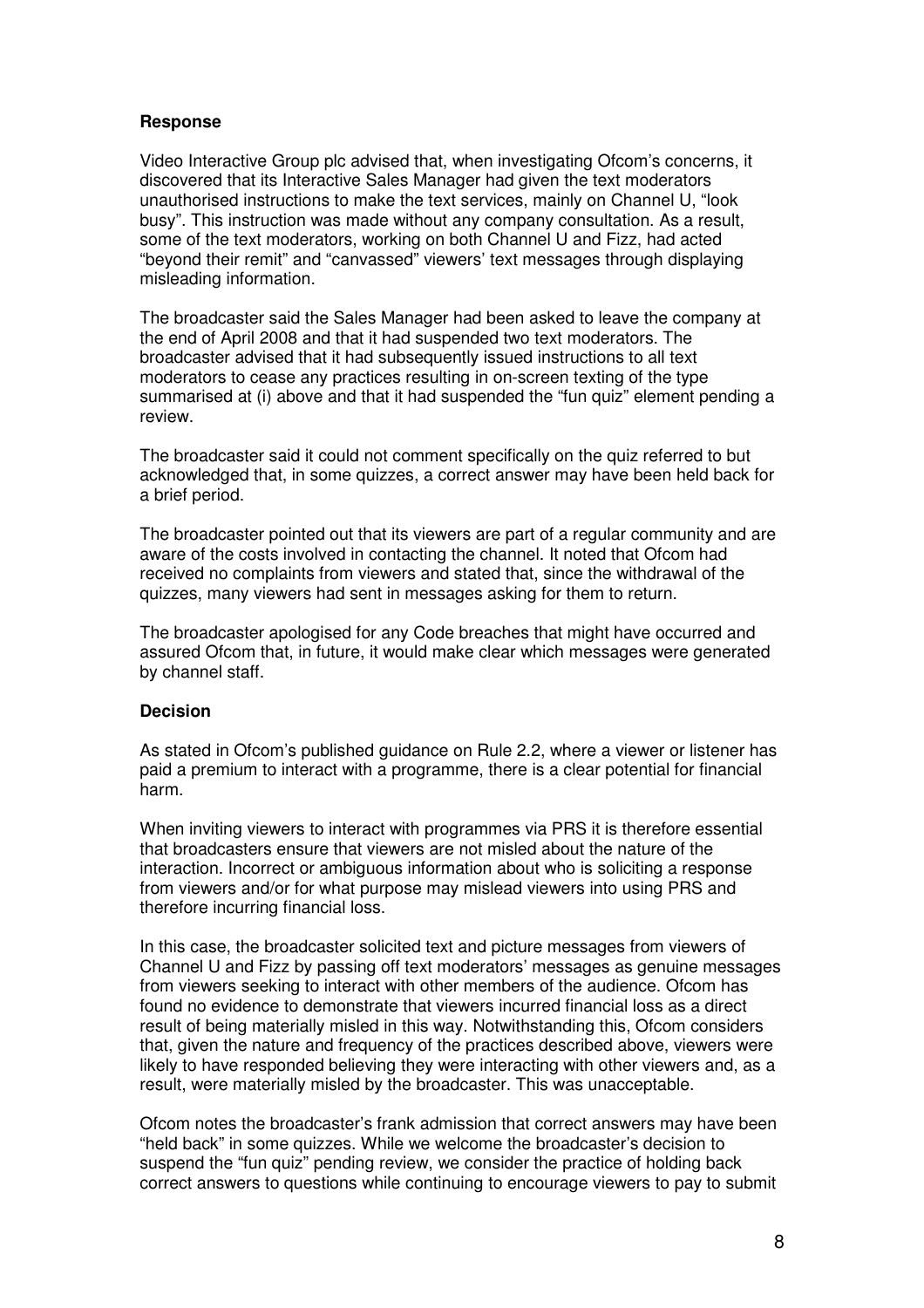answers was likely to have resulted in viewers being materially misled into submitting entries. If the broadcaster had intended not to reveal the correct answer for a specified period of time, this should have been made clear to viewers

The broadcasts were therefore in breach of Rule 2.2 of the Code.

Ofcom expects all broadcasters to exercise extreme caution when inviting audiences to interact with programmes via PRS, to ensure that audiences are not materially misled.

# **Breach of Rule 2.2**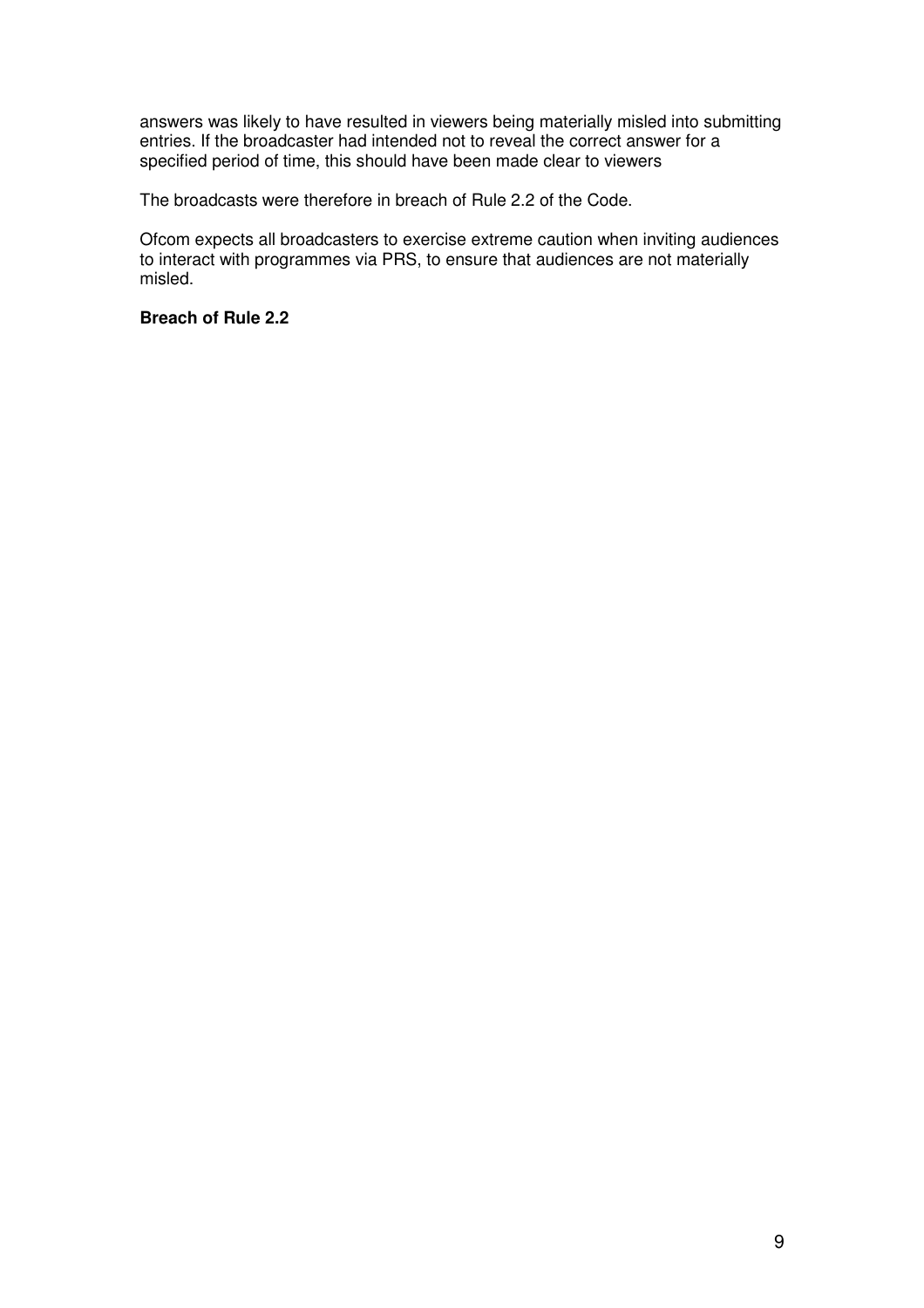# **Teleshopping**

*Beverly Hills TV, July 2008, various dates*

# **Introduction**

Beverly Hills TV is a teleshopping channel. Teleshopping is a form of advertising involving the broadcast of direct offers to the public with a view to the supply of goods or services. When monitoring the channel's output, Ofcom noted that on several occasions the broadcaster advertised a number of jewellery items without including the prices. An on-screen caption stated *"Our Price £CALL"*. Viewers could only obtain the price of the items by either calling the on-screen telephone number (an 0870 number costing up to 10p per minute from a landline telephone) or by accessing the broadcaster's website.

We requested the broadcaster's comments with regard to Rule 8.1(b) of the Rules on the Amount and Distribution of Advertising ("RADA")<sup>1</sup>. This rule requires teleshopping offers to contain the direct offer for sale within the teleshopping transmission itself. Where the offer for sale is only contained elsewhere, the material may not be classed as teleshopping.

# **Response**

Beverly Hills TV commented that Rule 8.1(b) of RADA does not specifically mention pricing as a requirement of a direct offer for sale. It believed the concept of a 'direct offer for sale within the teleshopping transmission itself' could be interpreted to mean "sales presentations where the product on air is offered by the broadcaster directly and is ultimately available for sale direct via the broadcaster's phone number or internet website". It said that it "did not view the on-air display of pricing information as the core element needed for the 'direct offer' concept to apply".

However, the broadcaster admitted that it may have misinterpreted the rule and agreed to cease the broadcast of the content in question.

# **Decision**

Rule 8.1(b) of RADA requires teleshopping content to include the direct offer for sale to the public within the broadcast. Ofcom considers that the price of an item is a fundamental requirement of a direct sales offer as consumers are unable to reach a decision on whether to purchase an item without this information. As this information was omitted from the transmission, the material was in breach of Rule 8.1(b).

# **Breach of Rule 8.1(b) of RADA**

 $<sup>1</sup>$  RADA was replaced by the Code on the Scheduling of Television Advertising ("COSTA"</sup> http://www.ofcom.org.uk/tv/ifi/codes/code\_adv/tacode.pdf) on 1 September 2008.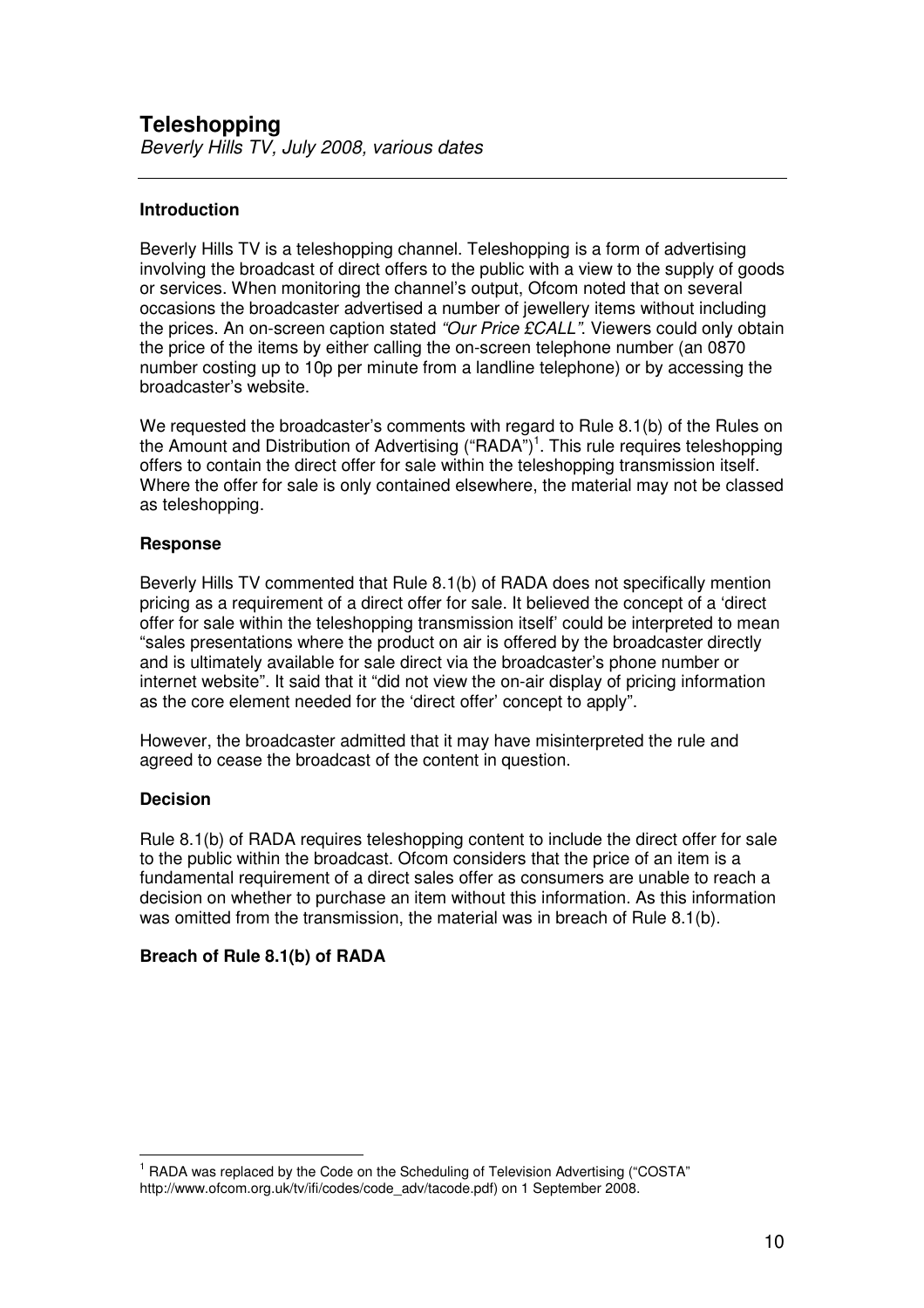# **Promotional material broadcast during programmes**

*Channel S ATN, 20 September 2007, 21:00-22:00 and 28 February 2008, 13:00-16:00*

# **Introduction**

ATN, known at the times of broadcast as Channel S ATN, is a television service aimed at the British Bangladeshi community.

A viewer was concerned about the amount of advertising broadcast on Channel S ATN between 21:00 and 22:00 on 20 September 2007. In addition to approximately 12 minutes of advertising in a commercial break, advertisements were also scrolled intermittently across the screen (in a banner) during programmes.

We asked the broadcaster for its comments with regard to Rule 1.2 of the Rules on the Amount and Distribution of Advertising ("RADA")<sup>1</sup> which permits no more than 12 minutes of advertising in any clock hour.

During our investigation into the complainant's concern, Ofcom monitored Channel S ATN's output and found scrolled advertising throughout much of its editorial between 13:00 and 16:00 on 28 February 2008. During each clock hour, the total amount of advertising exceeded 12 minutes. We asked the broadcaster for its comments with regard to RADA Rule 1.2.

### **Response**

Channel S apologised for the amount of advertising it had broadcast. The broadcaster said that it had broadcast in a similar way to other channels, which it had assumed were compliant with the Code. It explained that it had now stopped adding scrolled advertising across the screen during programmes and assured Ofcom that it was taking steps, including contact with its overseas programme supplier, to avoid recurrence.

# **Decision**

We note the broadcaster's apology for broadcasting more than 12 minutes of advertisements in each clock hour on both occasions, in breach of Rule 1.2 of RADA. We also note that Channel S has now decided not to add scrolled advertisements to material broadcast on its UK television channels.

Nevertheless, Ofcom is concerned that Channel S chose to reflect the type of material it had seen on other channels without adequately considering its own compliance obligations. Ofcom also notes that this practice was repeated in different output on Channel S, another licensed service with the same owner (see our Finding concerning *Mortgage and Finance*, published in Broadcast Bulletin issue number 118, at http://www.ofcom.org.uk/tv/obb/prog\_cb/obb118/).

See the Note concerning this and various other Channel S services on page 13.

20 September 2007: **Breach of RADA Rule 1.2** 28 February 2008: **Breach of RADA Rule 1.2**

 $1$  RADA was replaced by the Code on the Scheduling of Television Advertising ("COSTA" http://www.ofcom.org.uk/tv/ifi/codes/code\_adv/tacode.pdf) on 1 September 2008.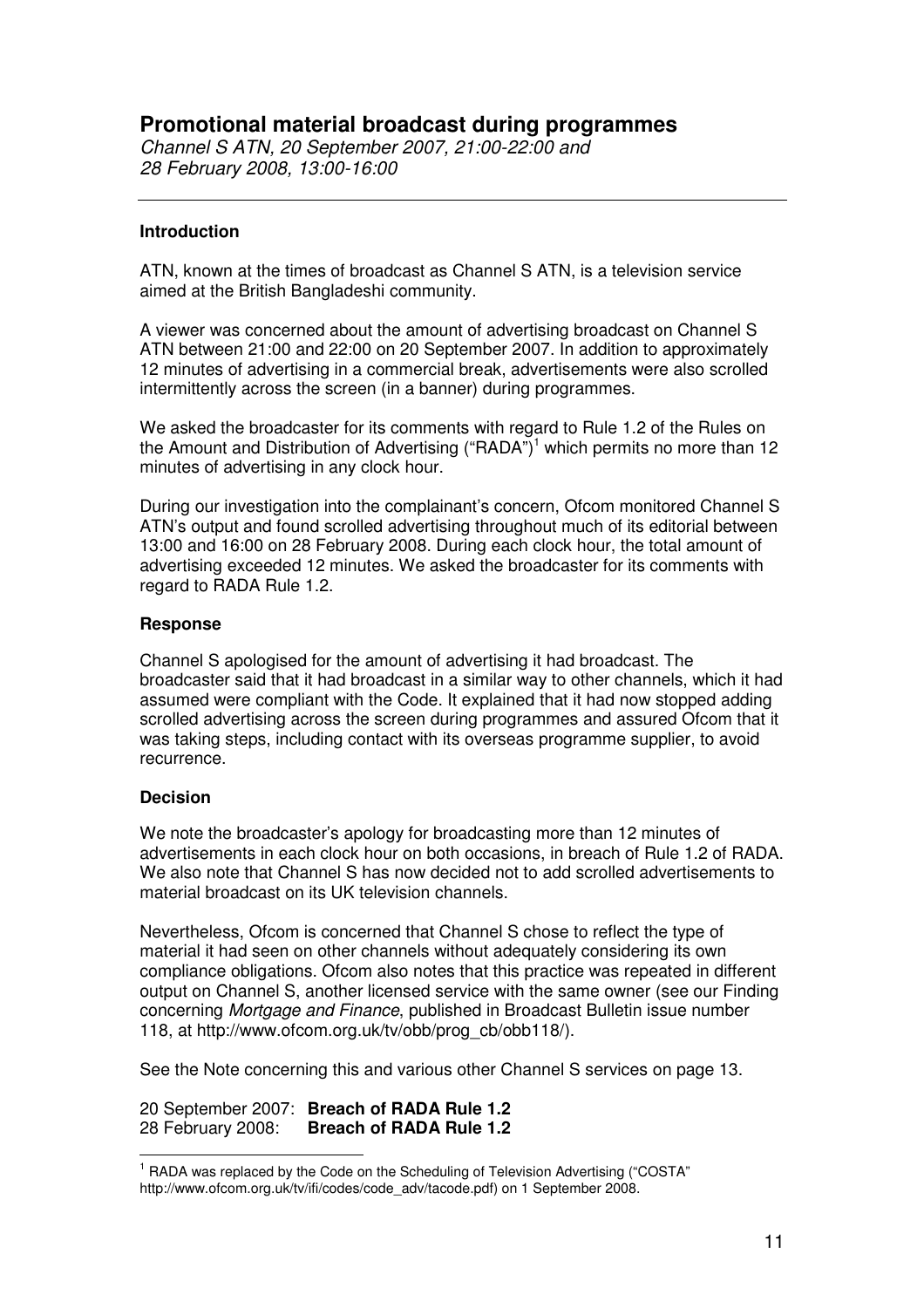# **Promotional material broadcast during programmes**

*Channel S ATN, 27 February 2008 to 2 March 2008, various times; Channel S NTV, 27 February 2008 to 3 March 2008, various times*

# **Introduction**

ATN (known at the times of broadcast as Channel S ATN), and Channel I (known at the times of broadcast as Channel S NTV) are television services aimed at the British Bangladeshi community.

A viewer contacted Ofcom with concerns about the amount of advertising broadcast in both scrolled material and the commercial breaks during a number of programmes transmitted between 27 February 2008 and 3 March 2008 on Channel S ATN and Channel S NTV.

After a significant delay, Channel S provided Ofcom with recordings of the programmes. However, it was unable to provide recordings which included the scrolled material or commercial breaks. Condition 11(2) of each channel's TLCS licence requires that the Licensee shall make and retain (or arrange for the retention of) a recording of its output for a period of 60 days after broadcast and provide Ofcom with such material, as required.

On the basis of the information Ofcom held at the time, we therefore asked a representative of the two channels ("Channel S" or "the broadcaster") for comment with regard to Rule 1.2 of RADA (which permits no more than 12 minutes of advertising in any clock hour) and Condition 11(2) of each channel's licence to broadcast.

# **Response**

With regard to its inability to provide recordings of the scrolled material or commercial breaks, Channel S said that it had "a clear policy to record all broadcasts which are aired but unfortunately although the broadcasts and ads strips were saved this was done on different systems. Staff had assumed that broadcast recordings included [the ads] and backups were made but not of the ad strips. When both were lost, the broadcasts were retrieved but the ads were not. This anomaly has now been corrected."

Nevertheless, Channel S admitted that "news broadcasts have contained advertisement scrolls which have been immovable." The broadcaster said it believed that "it [was] clear that any ads were not of relevance to the UK", having originated from Bangladesh. The broadcaster added that Channel S does not have the facility to remove such advertising.

Channel S subsequently claimed that it would be able to provide recordings of the relevant material, as broadcast, adding that it "has agreements in place with its Bangladesh partners for them to keep copies of all recordings".

# **Decision**

Ofcom is very concerned that Channel S has admitted that it is unable to ensure UK compliance of Bangladeshi news material that includes superimposed scrolled advertising from Bangladesh. Channel S has been reminded of its obligation to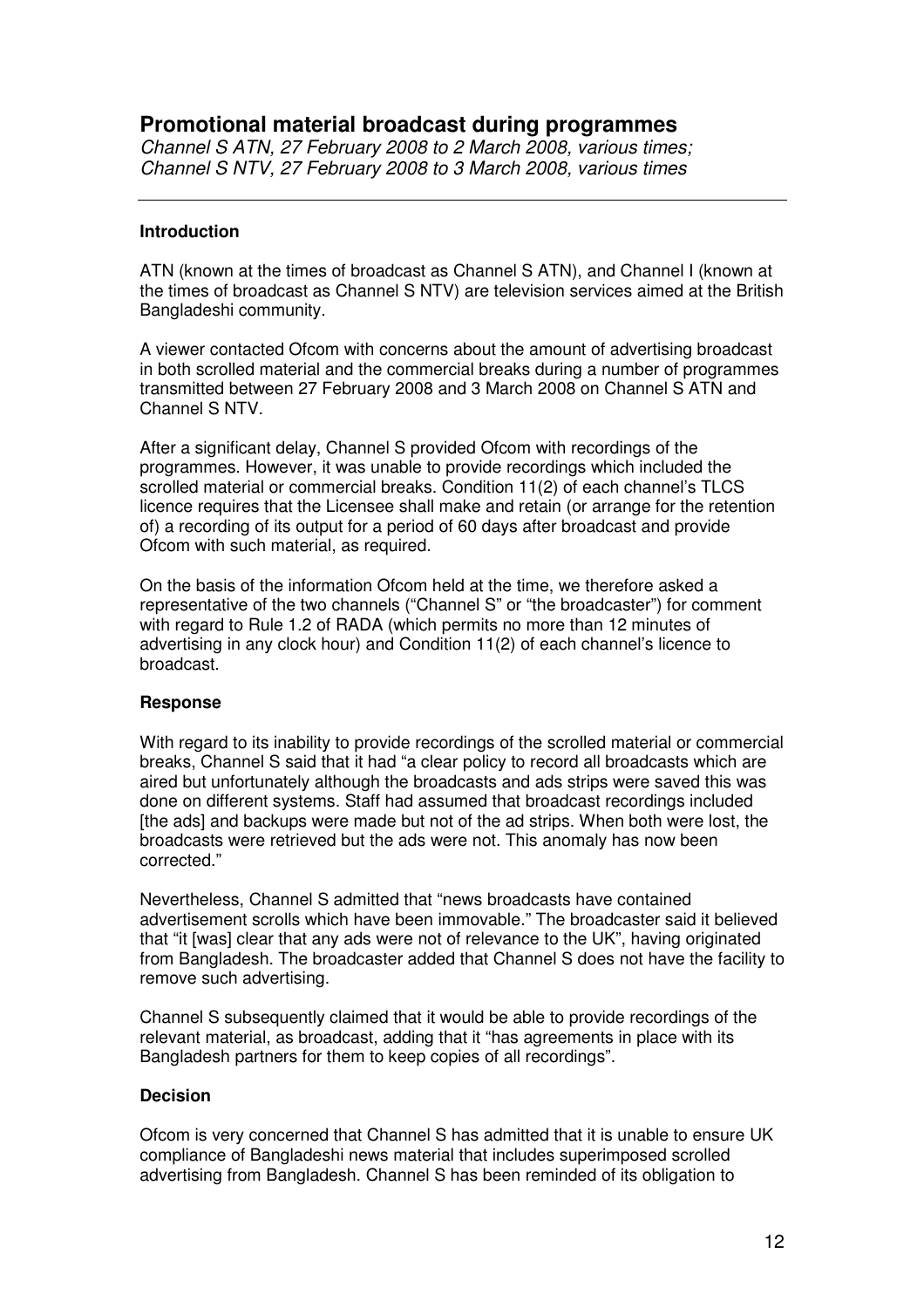ensure that all material broadcast on its UK services complies with regulatory requirements, including the Code.

To date, Ofcom has not received the recordings Channel S subsequently claimed it was sourcing from Bangladesh. Therefore, in the absence of recordings of the material, as broadcast, Ofcom has reached its decision based on the information currently available to it. The broadcaster failed to retain recordings of the output, as broadcast, of either service, or to supply them to Ofcom when requested to do so. The broadcaster was in breach of Condition 11(2) of each channel's TLCS licence to broadcast.

Further, we note that the issue raised by the complainant in this case relates in part to the same channel (Channel S ATN) that Ofcom has monitored and found in breach of RADA with regard to the same issue (Rule 1.2) and concerning programmes broadcast around the same date (see preceding Finding concerning promotional material broadcast during programmes, above). On the basis of the information available, Ofcom therefore judges that the output broadcast by Channel S ATN and Channel S NTV between 27 February and 3 March 2008, contained in excess of 12 minutes of advertising, in breach of Rule 1.2 of RADA.

Channel S ATN: **Breaches of RADA Rule 1.2 and Licence Condition 11(2)** Channel S NTV: **Breaches of RADA Rule 1.2 and Licence Condition 11(2)**

# **Note re: Channel S' various services**

Ofcom published Findings concerning Channel S ATN and Channel S in our previous Broadcast Bulletin (Issue number 118, which can be found at http://www.ofcom.org.uk/tv/obb/prog\_cb/obb118/)

We note the common ownership of the following licensees:

Channel S Global Ltd, which runs Channel S; Channel S Plus Ltd, which runs ATN (previously Channel S ATN); and Channel I (UK) Ltd, which runs Channel I (previously Channel S NTV).

Ofcom is seriously concerned about the compliance ability of these licensees. Given the previous findings published in Bulletin issue number 118, and the two findings published in this Bulletin relating to their failure to comply with RADA and/or the Code, Ofcom has informed these licensees that they must attend a meeting to discuss the compliance structures they have in place and how they will ensure future compliance.

Further, Ofcom is putting these licensees on notice that we will consider further regulatory action in the event of recurrence of breaches of a similar nature.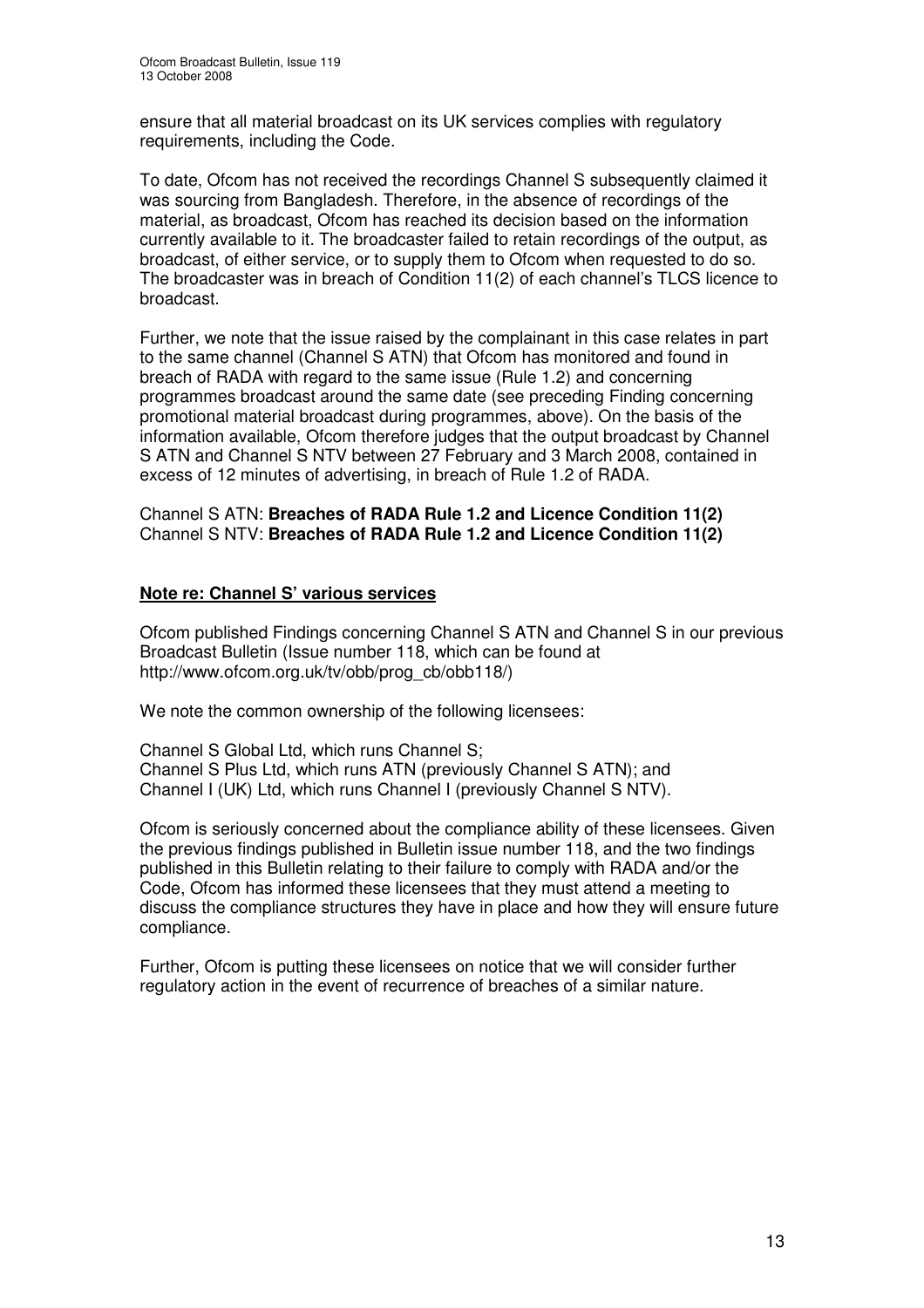# **Other Programmes Not in Breach/Resolved**

# **24 September to 7 October 2008**

| Programme                                          | <b>Trans</b> | <b>Channel</b>                 | Category                                      | No of             |
|----------------------------------------------------|--------------|--------------------------------|-----------------------------------------------|-------------------|
|                                                    | Date         |                                |                                               | <b>Complaints</b> |
| "Big Bang" experiment<br>(Trailer)                 | 09/09/2008   | <b>BBC Radio 4</b>             | <b>Generally Accepted</b><br><b>Standards</b> |                   |
| 'Foxy Knoxy' on Trial:<br>Tonight                  | 15/09/2008   | ITV1                           | Sex/Nudity                                    | 1                 |
| Afternoon Play: Caesar<br>Price our Lord           | 26/09/2008   | <b>BBC Radio 4</b>             | <b>Religious Offence</b>                      | 1                 |
| Afternoon Tea With Neil                            | 23/09/2008   | Virgin Radio                   | Generally Accepted<br>Standards               | 1                 |
| Al Murray's Happy Hour                             | 19/09/2008   | ITVI                           | Due Impartiality/Bias                         | 1                 |
| <b>Allan Lake</b>                                  | 23/09/2008   | <b>Nation Radio</b><br>106.8FM | Sex/Nudity                                    | 1                 |
| Amazon with Bruce Parry                            | 22/09/2008   | BBC <sub>2</sub>               | Generally Accepted<br>Standards               | 1                 |
| Axe Men                                            | 20/09/2008   | Five                           | Offensive Language                            | 1                 |
| Axe Men                                            | 17/09/2008   | Five                           | Generally Accepted<br>Standards               | 1                 |
| <b>BBC Breakfast</b>                               | 24/09/2008   | BBC1                           | Religious Offence                             | 3                 |
| <b>BBC News</b>                                    | 16/09/2008   | BBC <sub>1</sub>               | <b>Generally Accepted</b><br><b>Standards</b> | $\blacksquare$    |
| Best of Soccer AM                                  | 17/09/2008   | Sky One                        | Sex/Nudity                                    | $\mathbf{1}$      |
| <b>Big Brother: Celebrity</b><br>Hijack Live Final | 28/01/2008   | E <sub>4</sub>                 | Use of Premium Rate<br><b>Numbers</b>         | $\overline{2}$    |
| <b>Bingo Night Live</b>                            | n/a          | ITVI                           | Generally Accepted<br>Standards               | 1                 |
| <b>Braveheart</b>                                  | 07/09/2008   | Channel 4                      | Advertising                                   | 1                 |
| Bring Back - Star Wars                             | 14/09/2008   | Channel 4                      | Offensive Language                            | 1                 |
| <b>British Style Genius</b><br>(trailer)           | 28/09/2008   | BBC1                           | Violence                                      | 1                 |
| <b>Brits Behind Bars</b>                           | 16/09/2008   | <b>Bravo</b>                   | Inaccuracy/Misleading                         | 1                 |
| Cartridge World<br>sponsorship                     | 04/09/2008   | ITV4                           | Inaccuracy/Misleading                         | 1                 |
| Casualty                                           | 13/09/2008   | BBC1                           | Inaccuracy/Misleading                         | 1                 |
| Casualty                                           | 13/09/2008   | BBC1                           | Generally Accepted<br>Standards               | 1                 |
| Casualty                                           | 13/09/2008   | BBC1                           | Offensive Language                            | 1                 |
| Catch-Up promotion                                 | 30/09/2008   | Channel 4                      | Inaccuracy/Misleading                         | 1                 |
| Channel 4 News                                     | 03/09/2008   | Channel 4                      | Due Impartiality/Bias                         | 1                 |
| Channel 4 News                                     | 08/09/2008   | Channel 4                      | Due Impartiality/Bias                         | 1                 |
| Channel ident                                      | n/a          | Film4                          | Violence                                      | 1                 |
| Chateau Monty                                      | 06/09/2008   | Channel 4                      | Offensive Language                            | $\overline{2}$    |
| Chateau Monty                                      | 13/09/2008   | Channel 4                      | Offensive Language                            | 1                 |
| Chris Moyles Show                                  | 12/09/2008   | <b>BBC Radio 1</b>             | Generally Accepted<br><b>Standards</b>        | 1                 |
| Chris Moyles Show                                  | n/a          | <b>BBC Radio 1</b>             | Offensive Language                            | 1                 |
| <b>Chris Moyles Show</b>                           | 14/08/2008   | <b>BBC Radio 1</b>             | Substance Abuse                               | 1                 |
| Chris Moyles Show                                  | 10/09/2008   | <b>BBC Radio 1</b>             | Generally Accepted<br>Standards               | 1                 |
| Chris Rock: Bigger &<br>Blacker                    | 28/09/2008   | ITV4                           | Generally Accepted<br>Standards               | 1                 |
| Christian O'Connell Uncut                          | 20/09/2008   | Virgin Radio                   | Sex/Nudity                                    | 1                 |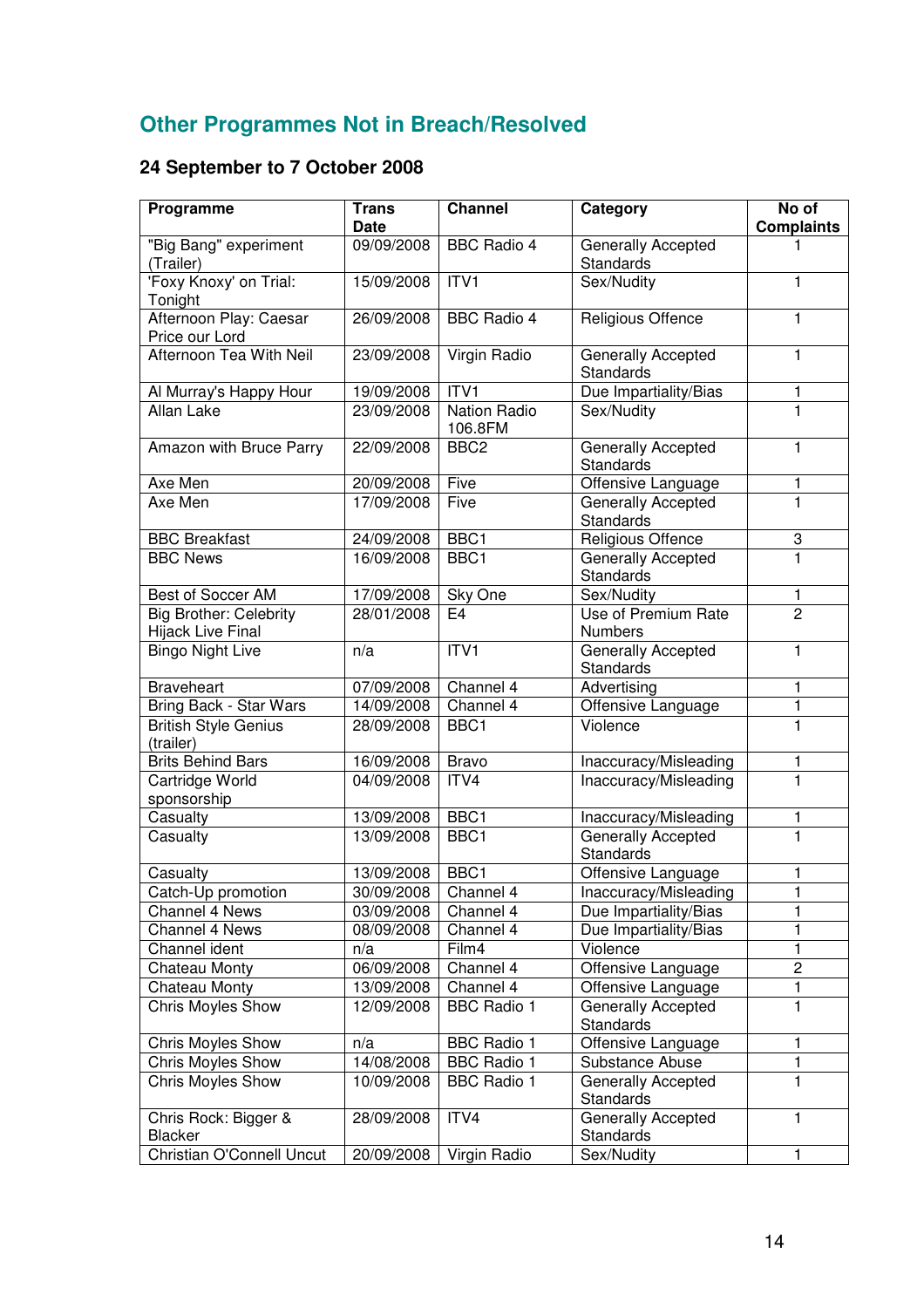| Citroen sponsorship on                      | n/a        | Talksport                  | Dangerous Behaviour                           | 1              |
|---------------------------------------------|------------|----------------------------|-----------------------------------------------|----------------|
| <b>TalkSport</b>                            |            |                            |                                               |                |
| Come Dine With Me                           | 18/09/2008 | Channel 4                  | Generally Accepted<br><b>Standards</b>        | 1              |
| <b>Coronation Street</b>                    | 29/09/2008 | ITVI                       | <b>Generally Accepted</b><br><b>Standards</b> | 3              |
| <b>Coronation Street</b>                    | 24/09/2008 | ITV1                       | Sex/Nudity                                    | 1              |
| Coronation Street                           | 26/09/2008 | ITV1                       | Sex/Nudity                                    | $\overline{5}$ |
| <b>Coronation Street</b>                    | 05/09/2008 | ITV1                       | Offensive Language                            | 1              |
| <b>Coronation Street</b>                    | 15/09/2008 | ITV1                       | Generally Accepted<br><b>Standards</b>        | 1              |
| <b>Coronation Street</b>                    | 22/09/2008 | ITV1                       | Offensive Language                            | 1              |
| Countdown                                   | 09/09/2008 | Channel 4                  | <b>Animal Welfare</b>                         | $\mathbf{1}$   |
| <b>Daily Politics</b>                       | 23/09/2008 | BBC <sub>2</sub>           | Due Impartiality/Bias                         | 1              |
| Dave Kelly                                  | 01/09/2008 | Galaxy 105 FM              | Generally Accepted<br><b>Standards</b>        | 1              |
| Dawn Porter: Free Lover<br>(Trailer)        | 29/09/2008 | Channel 4                  | Sex/Nudity                                    | 3              |
| Doctors                                     | 16/09/2008 | BBC <sub>1</sub>           | Sex/Nudity                                    | 1              |
| Don't Tell The Bride                        | 30/09/2008 | <b>BBC Three</b>           | Dangerous Behaviour                           | 1              |
| Don't Tell The Bride                        | 02/10/2008 | <b>BBC Three</b>           | Dangerous Behaviour                           | 1              |
| Dragons' Den                                | 28/08/2008 | Dave                       | Advertising                                   | 1              |
| <b>Drive</b>                                | 17/09/2008 | Southern FM                | Sex/Nudity                                    | 1              |
| Eastenders                                  | 25/09/2008 | BBC <sub>1</sub>           | <b>Generally Accepted</b><br>Standards        | 1              |
| Eastenders                                  | 18/08/2008 | BBC <sub>1</sub>           | Generally Accepted<br><b>Standards</b>        | 1              |
| Eastenders                                  | 11/09/2008 | BBC <sub>1</sub>           | Violence                                      | 1              |
| Eastenders                                  | 11/09/2008 | BBC <sub>1</sub>           | Religious Offence                             | 8              |
| <b>Edge Falls</b>                           | 02/09/2008 | <b>BBC</b> Radio 4         | Generally Accepted<br><b>Standards</b>        | 1              |
| <b>Eurovision Dance Contest</b>             | 06/09/2008 | BBC <sub>1</sub>           | Generally Accepted<br><b>Standards</b>        | 13             |
| <b>Extreme Fishing with</b><br>Robson Green | 08/09/2008 | Five                       | Generally Accepted<br><b>Standards</b>        | 26             |
| F1: Belgian Grand Prix<br>Live              | 07/09/2008 | ITV1                       | Advertising                                   | 1              |
| F1: Belgian Grand Prix<br>Live              | 07/09/2008 | ITV1                       | Commercial<br>References                      | 1              |
| F1: Belgian Grand Prix<br>Live              | 07/09/2008 | ITV1                       | Generally Accepted<br>Standards               | 1              |
| <b>Fighting Talk</b>                        | 13/09/2008 | <b>BBC Radio 5</b><br>Live | Generally Accepted<br>Standards               | 1              |
| <b>Family Guy</b>                           | 09/09/2008 | BBC3                       | Generally Accepted<br>Standards               | 1              |
| Family Guy (Trailer)                        | n/a        | $\overline{FX}$            | Sex/Nudity                                    | $\overline{2}$ |
| <b>Fifth Gear</b>                           | 08/09/2008 | Five                       | Dangerous Behaviour                           | $\overline{3}$ |
| Fonejacker                                  | 01/10/2008 | E4                         | Inaccuracy/Misleading                         | 1              |
| Fonejacker (Trailer)                        | 14/09/2008 | E <sub>4</sub>             | Violence                                      | 1              |
| <b>Football Focus</b>                       | 27/09/2008 | BBC1                       | Offensive Language                            | 1              |
| For One Night Only                          | 21/09/2008 | ITV1                       | Generally Accepted<br>Standards               | $\mathbf{1}$   |
| Friday Night with Jonathan<br>Ross          | 26/09/2008 | BBC1                       | Sex/Nudity                                    | 4              |
| Friday Night with Jonathan<br>Ross          | 19/09/2008 | BBC1                       | Religious Offence                             | 1              |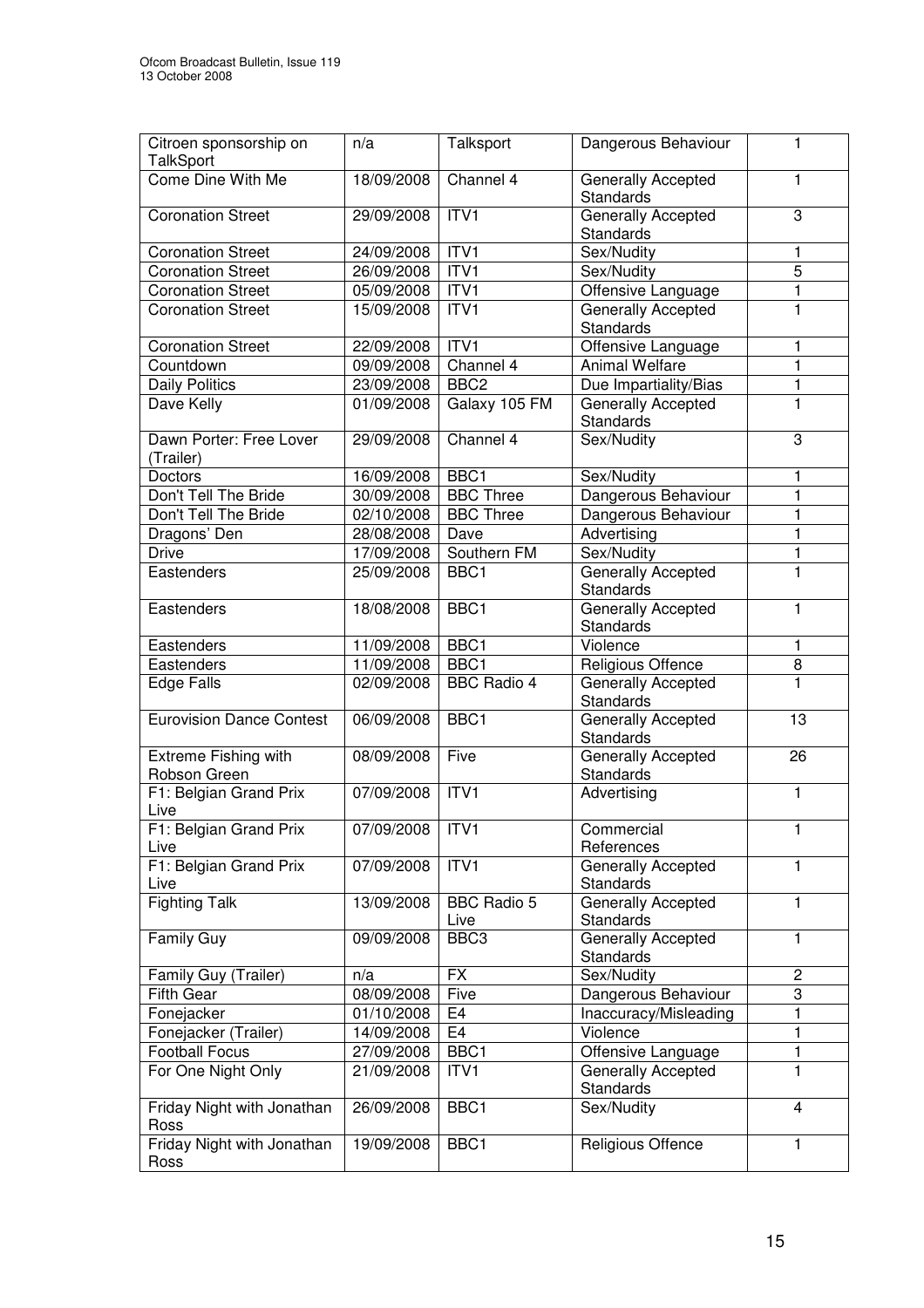| George Bowie at Breakfast                          | 28/08/2008              | Clyde 1                          | Use of Premium Rate                    | 1              |
|----------------------------------------------------|-------------------------|----------------------------------|----------------------------------------|----------------|
|                                                    |                         |                                  | <b>Numbers</b>                         |                |
| <b>H.O.N.A.R.</b>                                  | 07/09/2008              | Channel 4                        | Generally Accepted<br>Standards        | 3              |
| Harry & Paul                                       | 15/09/2008              | BBC <sub>2</sub>                 | Generally Accepted<br><b>Standards</b> | 1              |
| Hawksbee and Jacobs                                | 09/09/2008              | Talksport                        | Generally Accepted<br><b>Standards</b> | 1              |
| Heroes (Trailer)                                   | $\frac{1}{01/1}$ 0/2008 | BBC <sub>1</sub>                 | Violence                               | 1              |
| Hollyoaks                                          | 04/09/2008              | E4                               | Sex/Nudity                             | 1              |
| Hostel                                             | 25/09/2008              | Five                             | Violence                               | 7              |
| House                                              | 16/09/2008              | Five                             | Offensive Language                     | 1              |
| How Clean Is Your House?                           | 03/09/2008              | Channel 4                        | Inaccuracy/Misleading                  | 1              |
| I Am The Elephant Man:<br><b>Bodyshock Special</b> | 24/09/2008              | More4                            | <b>Animal Welfare</b>                  | $\overline{2}$ |
| I Own Britain's Best Home<br>& Garden              | 11/09/2008              | Five                             | Offensive Language                     | 1              |
| I'm a CelebrityGet Me<br>Out of Here!              | 30/11/2007              | ITV1                             |                                        | 4              |
| <b>ITV News</b>                                    | 15/09/2008              | ITV1                             | Due Impartiality/Bias                  | 1              |
| <b>ITV News</b>                                    | 23/09/2008              | ITV1                             | Generally Accepted                     | 3              |
|                                                    |                         |                                  | <b>Standards</b>                       |                |
| <b>ITV News</b>                                    | 01/09/2008              | ITV1                             | Inaccuracy/Misleading                  | 1              |
| <b>ITV News</b>                                    | 09/09/2008              | ITV1                             | Inaccuracy/Misleading                  | 1              |
| <b>ITV News</b>                                    | 24/09/2008              | ITV1                             | Inaccuracy/Misleading                  | 1              |
| lan Collins                                        | 18/09/2008              | Talksport                        | Generally Accepted<br><b>Standards</b> | 1              |
| It'll Be Alright on the Night                      | 20/09/2008              | ITV1                             | Generally Accepted<br><b>Standards</b> | 1              |
| James O'Brien                                      | 10/09/2008              | <b>LBC 97.3FM</b>                | Generally Accepted<br>Standards        | 1              |
| Jed Pitman @ Breakfast                             | 19/08/2008              | <b>Original Bristol</b><br>106.5 | Offensive Language                     | 1              |
| John Rose                                          | 07/09/2008              | <b>BBC Essex</b>                 | Sex/Nudity                             | 1              |
| Jon Gaunt                                          | 22/08/2008              | Talksport                        | Inaccuracy/Misleading                  | 1              |
| Katie and Peter: The Next<br>Chapter               | 02/10/2008              | ITV <sub>2</sub>                 | Dangerous Behaviour                    | 1              |
| Katy Brand's Big Ass Show                          | 20/09/2008              | ITV2                             | Religious Offence                      | З              |
| Katy Brand's Big Ass Show                          | 02/09/2008              | ITV <sub>2</sub>                 | Generally Accepted<br>Standards        | 11             |
| Katy Brand's Big Ass Show                          | 19/09/2008              | ITV <sub>2</sub>                 | Religious Offence                      | $\overline{c}$ |
| Kylie Minogue Concert                              | 30/07/2008              | Capital 95.8 FM                  | Competitions                           | 1              |
| Competition                                        |                         |                                  |                                        |                |
| Lilt sponsors ITV2 Daytime                         | 20/09/2008              | ITV <sub>2</sub>                 | Generally Accepted<br>Standards        | 1              |
| Manchester Sports                                  | 23/08/2008              | <b>BBC Radio</b><br>Manchester   | Generally Accepted<br>Standards        | 1              |
| Mary Magdalene - Saint or<br>Sinner?               | 16/09/2008              | Five                             | Other                                  | 1              |
| Match of the Day                                   | 20/09/2008              | BBC1                             | Generally Accepted<br><b>Standards</b> | 1              |
| Matt Spokes                                        | 27/09/2008              | Galaxy 102.2<br>FM               | Generally Accepted<br><b>Standards</b> | 1              |
| Merlin                                             | 20/09/2008              | BBC1                             | Violence                               | 1              |
| Midsomer Murders                                   | 29/09/2008              | ITV1                             | Violence                               | 1              |
| Mock the Week                                      | 18/09/2008              | BBC <sub>2</sub>                 | Generally Accepted<br>Standards        | 1              |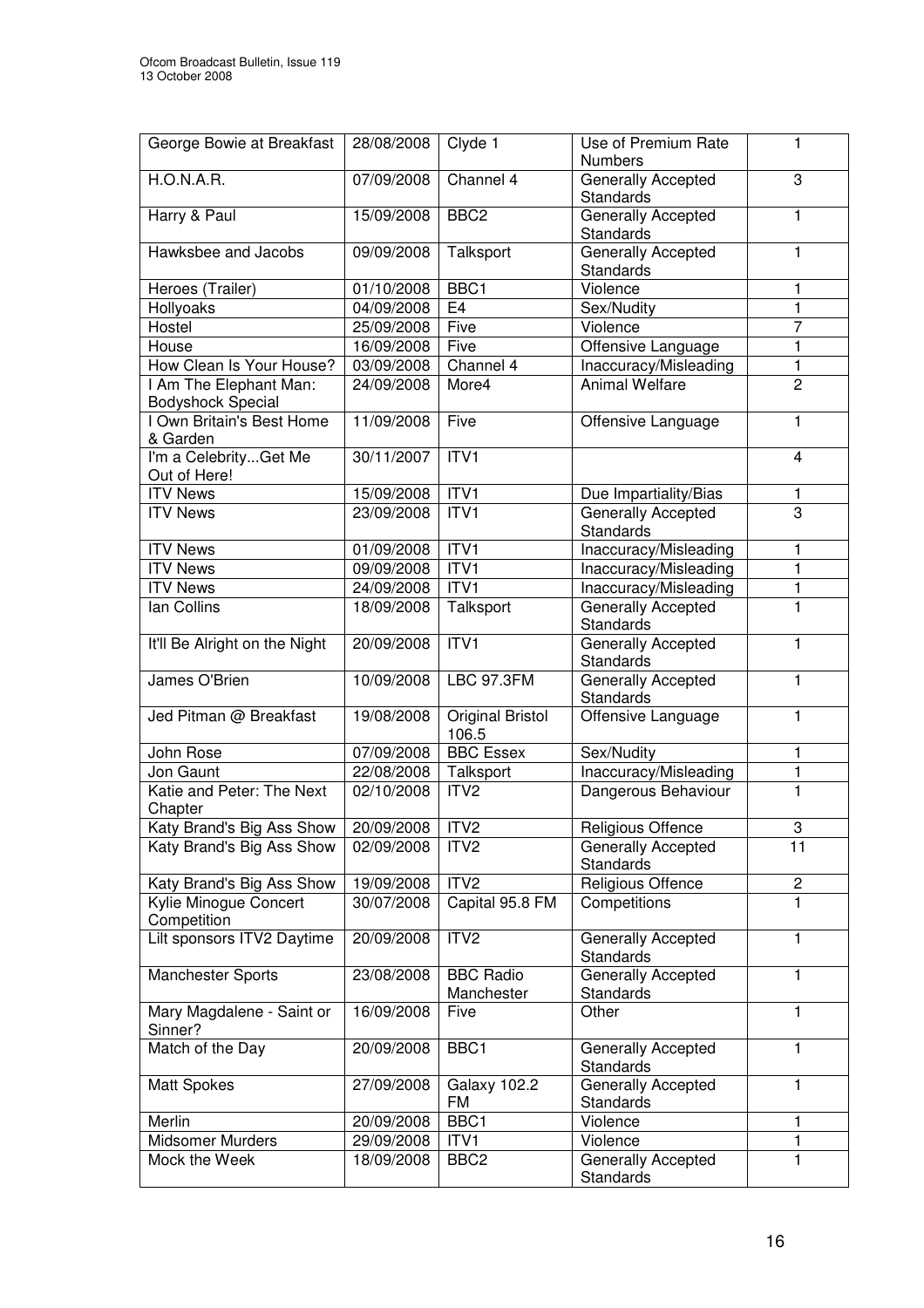| News at Ten                 | 20/08/2008 | ITV1               |                            | 1              |
|-----------------------------|------------|--------------------|----------------------------|----------------|
|                             |            |                    | Inaccuracy/Misleading      |                |
| Newsnight                   | 10/09/2008 | BBC <sub>2</sub>   | Offensive Language         | 1              |
| Newsnight                   | 27/08/2008 | BBC <sub>2</sub>   | Generally Accepted         | 1              |
|                             |            |                    | <b>Standards</b>           |                |
| Prime Minister's Speech     | 23/09/2008 | <b>Sky News</b>    | Due Impartiality/Bias      | 1              |
| Promo for films on Fiver    | 16/09/2008 | Five               | Sex/Nudity                 | 3              |
| QI                          | 19/09/2008 | BBC <sub>2</sub>   | Generally Accepted         | $\overline{1}$ |
|                             |            |                    | <b>Standards</b>           |                |
| Quiz Call                   | 05/09/2008 | Five               | Competitions               | 1              |
| Richard and Judy            | 05/08/2008 | C <sub>4</sub>     | Generally Accepted         | $\overline{1}$ |
|                             |            |                    | <b>Standards</b>           |                |
| Rick & Steve: Happiest      | 17/09/2008 | E <sub>4</sub>     | Generally Accepted         | 3              |
| Gay Couple in All the       |            |                    | <b>Standards</b>           |                |
| World                       |            |                    |                            |                |
| Rick and Steve (Trailer)    | n/a        | E <sub>4</sub>     | Generally Accepted         | 6              |
|                             |            |                    | <b>Standards</b>           |                |
| Ricky Gervais: Fame         | 19/09/2008 | C <sub>4</sub>     | Generally Accepted         | 8              |
|                             |            |                    | Standards                  |                |
| Sarah Kennedy's Dawn        | 10/09/2008 | <b>BBC Radio 2</b> | Generally Accepted         | 1              |
| Patrol                      |            |                    | <b>Standards</b>           |                |
| <b>Scotland Today</b>       | 10/09/2008 | STV                | Due Impartiality/Bias      | 1              |
| Secret Diary of a Call Girl | 11/09/2008 | ITV <sub>2</sub>   | Generally Accepted         | $\overline{4}$ |
|                             |            |                    | Standards                  |                |
| Secret Diary of a Call Girl | 06/09/2008 | ITV2               | Sex/Nudity                 | 4              |
| (Trailer)                   |            |                    |                            |                |
| <b>Silent Witness</b>       | 01/10/2008 | BBC1               | Violence                   | 1              |
| <b>Silent Witness</b>       | 01/10/2008 | BBC1               | Generally Accepted         | $\overline{2}$ |
|                             |            |                    | <b>Standards</b>           |                |
| Sky Bet Sponsorship         | n/a        | <b>Sky Sports</b>  | Generally Accepted         | $\overline{9}$ |
| Credit                      |            |                    | Standards                  |                |
| <b>Sky News</b>             | 27/09/2008 | <b>Sky News</b>    | Due Impartiality/Bias      | 1              |
| Sky Sports News             | 02/09/2008 | <b>Sky Sports</b>  | Generally Accepted         | 1              |
|                             |            | <b>News</b>        | Standards                  |                |
| Sumo TV                     | n/a        | Sumo TV            | Commercial                 | 1              |
|                             |            |                    | References                 |                |
| T <sub>4</sub>              | 27/09/2008 | Channel 4          | Sex/Nudity                 | $\overline{c}$ |
| Taggart - Running Out of    | 03/06/2008 | ITV1               | Offensive Language         | $\overline{8}$ |
| Time                        |            |                    |                            |                |
| The 9/11 Hotel              | 10/09/2008 | Channel 4          | Generally Accepted         | 1              |
|                             |            |                    | <b>Standards</b>           |                |
| The Alan Titchmarsh Show    | 18/09/2008 | ITV1               | <b>Generally Accepted</b>  | 1              |
|                             |            |                    | <b>Standards</b>           |                |
| The Alan Titchmarsh Show    | 15/09/2008 | ITV1               | Competitions               | $\overline{2}$ |
| The Alan Titchmarsh Show    | 17/09/2008 | ITV1               | Generally Accepted         |                |
|                             |            |                    | <b>Standards</b>           |                |
| The Ambulance: 8 Minutes    | 18/09/2008 | Channel 4          | Generally Accepted         | 5              |
| to Disaster                 |            |                    | Standards                  |                |
| The Bill                    | 17/09/2008 | ITV1               | Generally Accepted         | 3              |
|                             |            |                    | <b>Standards</b>           |                |
| The Children                | 08/09/2008 | ITV1               | Advertising                | 1              |
| The Children                | 08/09/2008 | ITV1               | Sex/Nudity                 | 4              |
| The Family                  | 24/09/2008 | $C4 + 1$           | <b>Animal Welfare</b>      | 1              |
| The Family                  | 01/10/2008 | Channel 4          | <b>Animal Welfare</b>      | 1              |
| The Family                  | 17/09/2008 | Channel 4          | <b>Animal Welfare</b>      | 1              |
|                             |            | Channel 4          |                            | 1              |
| The Family (Trailer)        | 24/09/2008 | Channel 4          | Animal Welfare<br>Violence | 1              |
| The Family (trailer)        | 27/09/2008 |                    |                            | 1              |
| The Funny Thing About       | 10/09/2008 | BBC1               | Religious Issues           |                |
| Ramadan                     |            |                    |                            |                |